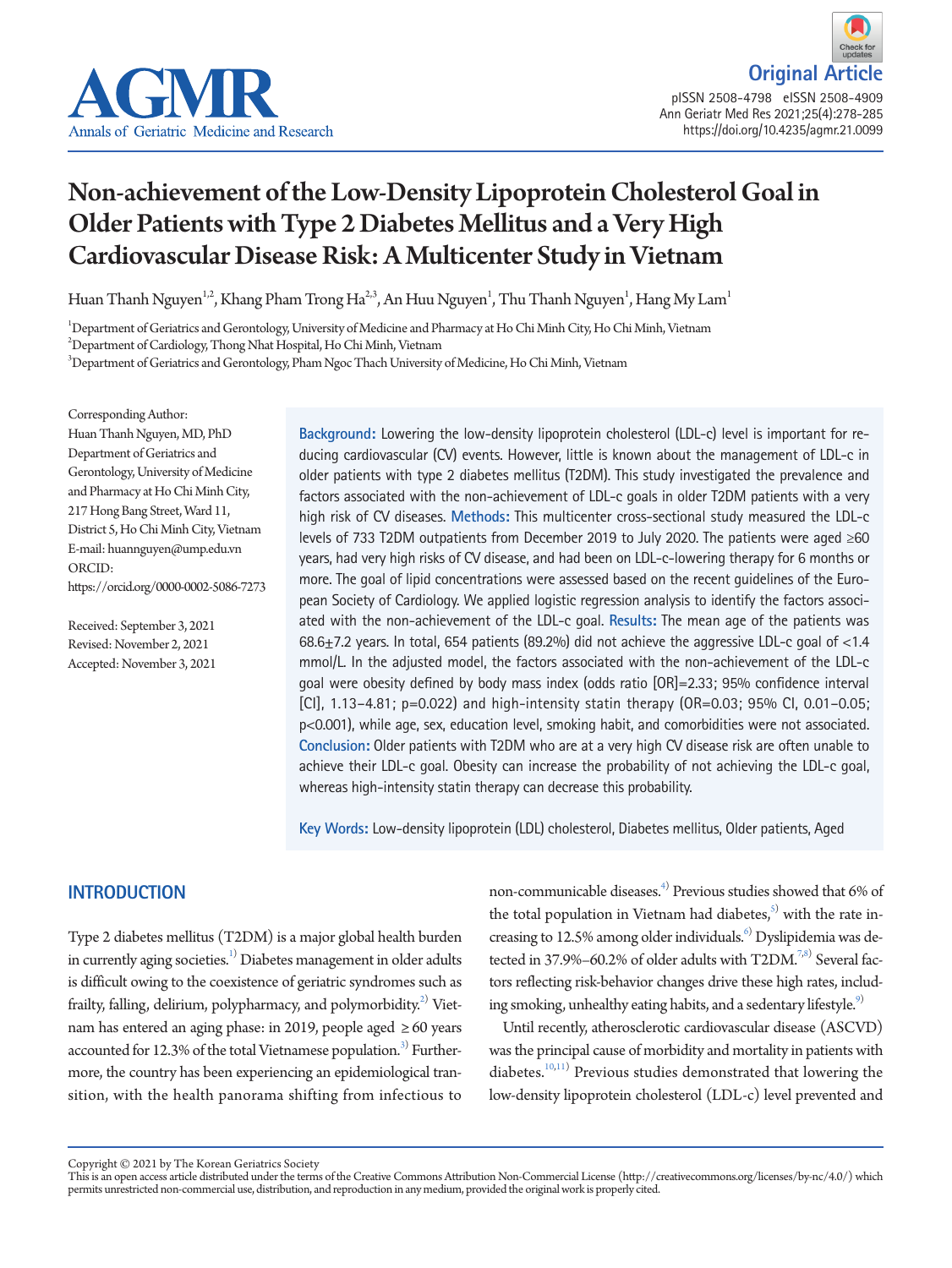reduced the rate of ASCVD events in patients with T2DM.<sup>12-[15\)](#page-6-8)</sup> The relative reduction in the rate of ASCVD events was also observed in older patients with T2DM.<sup>15)</sup> Notably, the approach to achieving lipid goals is an important part of the comprehensive ASCVD risk reduction strategy. In a cohort study of 69,942 patients in South Korea, Kim et al. $16$  reported a higher rate of ASC-VD events among those who did not achieve the LDL-c goal compared to those who did. The LDL-c goal non-achievers were older and had higher cardiovascular (CV) risk levels compared to the LDL-c goal achievers.

The recent clinical guidelines of the European Society of Cardiology/European Atherosclerosis Society (ESC/EAS) for dyslipidemia and the European Society of Cardiology/European Association for the Study of Diabetes (ESC/EASD) for diabetes recommend an LDL-c goal of < 1.4 mmol/L for patients with T2DM who are at very high risk for CV disease.<sup>[17](#page-6-10)[,18](#page-6-11))</sup> However, there is a lack of evidence of non-achievement of LDL-c goals in older patients with T2DM at very high risk for CV disease. Therefore, this cross-sectional study aimed to determine how often LDL-c goals are not achieved in very high-risk older patients with T2DM and identify the factors associated with non-achievement.

## **MATERIALS AND METHODS**

#### **Sample Size Calculation**

The sample size was calculated using a single population proportion formula:

$$
N = Z_{1-\alpha/2}^{2} \times (p \times (1-p)/d^{2}),
$$

where *N* is the required sample size;  $Z_{1-\alpha/2}$  is 1.96 (with  $\alpha = 0.05$ ) and 95% confidence interval [CI]); *d* is precision (assumed to be 0.04); and *p* is the prevalence of not achieving the LDL-c goal ( < 1.4 mmol/L) in older T2DM patients at a very high CV disease risk. Because the prevalence was unknown, we set  $p = 0.5$  to obtain the maximum possible value of  $p \times (1-p)$  of 0.25. This study required a minimum of 600 participants.

## **Ethical Statement**

The study was carried out according to the ethical principles of the Declaration of Helsinki. All patients provided written informed consent. The study protocol was approved by the ethics committee of the University of Medicine and Pharmacy at Ho Chi Minh City, Vietnam (No. 2545/QD-DHYD).

## **Study Design and Data Collection**

This multicenter cross-sectional study was conducted from De-

cember 2019 to July 2020 in outpatients with T2DM aged  $\geq 60$ years at three hospitals in Ho Chi Minh City, Vietnam. To ensure consistent management among the study sites, trained geriatricians treated all patients according to the ESC guidelines<sup>17,18)</sup> and all sites started recruitment at the same time. Patients met the inclusion criteria if they had been treated for hypercholesterolemia with LDL-c-lowering therapy for 6 or more months before enrollment. The CV risk category and lipid goals were assessed according to the recent ESC guidelines.<sup>17,18)</sup>

Patients were diagnosed with diabetes based on a fasting plasma glucose level of  $\geq$  7.0 mmol/L after no caloric intake for at least 8 hours and/or an HbA1c level of  $\geq 6.5\%$ .<sup>18)</sup> Hypercholesterolemia was diagnosed in our very-high-risk patients if their LDL-c levels were  $> 1.4$  mmol/L before lipid management.<sup>17)</sup> In our study, all T2DM patients with hypercholesterolemia and at least two major risk factors (age  $\geq 65$  years, hypertension, smoking, and obesity) were classified as having a very high CV disease risk.<sup>17)</sup> For participants with very high CV disease risk, the lipid goal was an LDL-c level of < 1.4 mmol/L, a non-high-density lipoprotein cholesterol (non-HDL-c) level of < 2.2 mmol/L, and a triglyceride level of  $<$  1.7 mmol/L.<sup>17)</sup> All blood samples for serum lipid estimation were obtained after a 12-hour fast. LDL-c levels were measured using a direct LDL-c assay kit (LDL-CHOLESTEROL, OSR6183; Beckman Coulter Ireland Inc., Clare, Ireland). The exclusion criteria were severe illnesses requiring hospital admission, serious mental conditions, and active malignancies.

The geriatricians managing the participating patients collected participant demographic data and clinical characteristics and measured their body weights and heights. The intensity of statin therapy was defined based on the last prescription within one month before enrollment. High-intensity statin therapy included 40–80 mg atorvastatin or 20–40 mg rosuvastatin, whereas low-to-moderate intensity statin therapy was defined based on lower doses of all statins.<sup>17)</sup> The participants' educational level was classified as lower  $($  ≤ 12 years of education, including graduation from senior high school or lower) or higher (graduation from college or university or higher). Patients who had smoked any tobacco products over the previous year were considered current smokers. Body mass index (BMI) was calculated as the quotient between body weight  $(kg)$  and height  $(m^2)$ . Body weight and height were measured following the standardized protocol using identical equipment at all study sites. BMI was stratified per the World Health Organization's guidelines for the Asia-Pacific region, which defined underweight  $(<$  18.5 kg/m<sup>2</sup>), normal weight (18.5–22.9 kg/m<sup>2</sup>), overweight  $(23.0-24.9 \text{ kg/m}^2)$ , and obese  $(225 \text{ kg/m}^2)$ .<sup>[19](#page-6-12))</sup> The normal weight group was the reference group for regression analyses.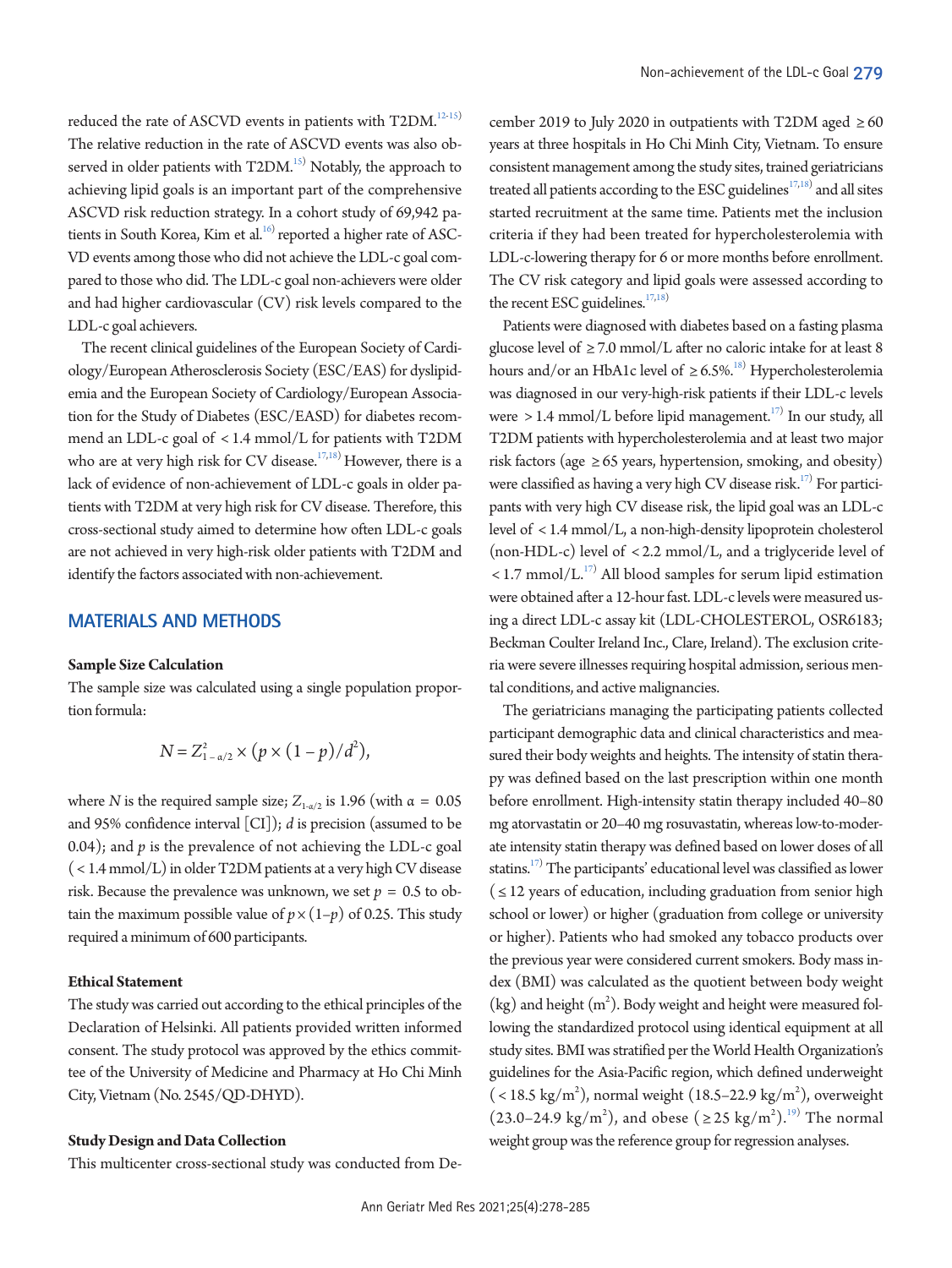#### **Statistical Analyses**

All data were analyzed using IBM SPSS Statistics for Windows, version 25.0 (IBM Corp., Armonk, NY, USA). Qualitative data were described as frequencies and percentages. Quantitative data were represented as mean ± standard deviation. Comparisons were conducted with chi-square or Fisher exact tests for non-numerical data and Student t-test for continuous variables. Univariate and multivariate logistic regression analyses using the enter method were performed to identify the predictors of non-achievement. Univariate logistic regression was performed on the potential risk factors for non-achievement. All variables were selected for multivariate logistic regression and examined for interaction and multicollinearity. The significance level was set at  $p < 0.05$ .

## **RESULTS**

# **Patient Characteristics and the Prevalence of Not Achieving the Lipid Goal**

We enrolled 733 patients with a mean age of  $68.6 \pm 7.2$  years (range, 60–94 years). The participants were predominantly male (51.3%). Overall, 71 patients (9.7%) were current smokers, 174 (23.7%) had completed college/university or higher education, 412 (56.2%) had documented coronary artery disease (CAD), and 575 patients reported hypertension (78.4%). Regarding BMI, 2.3% were underweight, 34.7% were of normal weight, 26.6% were overweight, and 36.4% were obese.

A total of 654 patients (89.2%) did not achieve the aggressive LDL-c goal  $(< 1.4$  mmol/L). Further, 644  $(87.9%)$  did not achieve the non-HDL-c goal  $(< 2.2$  mmol/L), 412  $(56.2%)$  did not meet the triglyceride goal ( $\langle 1.7 \text{ mmol/L} \rangle$ , and 355 (48.4%) did not meet the HbA1c goal ( < 7%), indicating a high prevalence of non-achievement in older patients with T2DM with a very high CV disease risk.

# **Differences between the Groups That Did and Did Not Achieve the LDL-c Goal**

The participants were assigned to achieved or non-achieved LDL-c goal groups[. Table 1](#page-3-0) presents the baseline characteristics of all participants and compares the two groups. Age, sex, education levels, hypertension, and CAD did not differ between the groups. As expected, the non-achieved group had a significantly higher LDL-c level than that in the achieved group  $(2.9 \pm 1.0 \text{ vs. } 1.1 \pm 0.2$  $mmol/L$ ;  $p < 0.001$ ), along with a higher non-HDL-c level  $(3.8 \pm 1.2 \text{ vs. } 2.2 \pm 0.9 \text{ mmol/L}; p < 0.001)$ , a lower achievement rate for the non-HDL-c goal (5.4% vs. 68.4%;  $p < 0.001$ ), and a higher BMI (24.1 ± 3.3 vs. 22.9 ± 3.4 kg/m<sup>2</sup>; p = 0.003).

The distribution of patients according to BMI also differed sig-

nificantly between the two groups ( $p = 0.008$ ), with patients in the non-achieved group more likely to be obese compared to the achieved group (38.2% vs. 21.5%) [\(Fig. 1](#page-3-1)). Thus, obesity occurred more frequently in older patients with T2DM with a very high CV disease risk who did not achieve their LDL-c goal compared to those who did achieve the goal. The non-achieved group also had a significantly lower rate of high-intensity statin therapy than the achieved group (14.7% vs. 86.1%;  $p < 0.001$ ). We observed no significant difference in ezetimibe use between the two achievement groups [\(Supplementary Tables S1–S3](#page-5-4)).

#### **Factors Associated with Not Achieving the LDL-c Goal**

The results of the univariate and multivariate logistic regression analyses are summarized i[n Table 2](#page-4-0). In the adjusted model, obesity defined by BMI (odds ratio [OR] = 2.33; 95% CI, 1.13–4.81;  $p = 0.022$ ) increased the probability of not achieving the LDL-c goal, whereas the adjusted ORs were 0.78 (95% CI, 0.16–3.94; p = 0.775) for underweight and 1.33 (95% CI, 0.66–2.68;  $p = 0.423$ ) for overweight participants (normal weight was the reference). High-intensity statin use  $(OR = 0.03; 95\% \text{ CI}, 0.01 - 0.05;$ p < 0.001) decreased the probability of not achieving the LDL-c goal.

## **DISCUSSION**

The results of this multicenter cross-sectional study provided three key observations regarding the management of hypercholesterolemia in older patients with T2DM with a very high CV disease risk. First, a large proportion of patients did not meet the aggressive LDL-c goal. Second, obesity and the suboptimal use of high-intensity statin therapy were associated with not achieving the LDL-C goal. Third, those participants who did not meet the LDL-c goal also had lower achievement rates for the other goals, such as non-HDL-c, compared to those who achieved the LDL-c goal. According to these findings, we propose three discussion points.

# **Non-achievement of the LDL-c Goal in Older Patients with T2DM at Very High CV Disease Risk**

Our study is the first to assess the achievement of an aggressive LDL-c target value (according to the 2019 ESC/EAS guidelines) in older patients with T2DM with a very high risk of CV disease. We found that 89.2% of patients did not achieve the recommended LDL-c goal of < 1.4 mmol/L, despite being at a very high risk of having an ASCVD event. For the more relaxed LDL-c goals of < 1.8 mmol/L and < 2.6 mmol/L, the non-achievement rates were 78.0% and 49.9%, respectively [\(Fig.](#page-3-1) [1\)](#page-3-1), corroborating the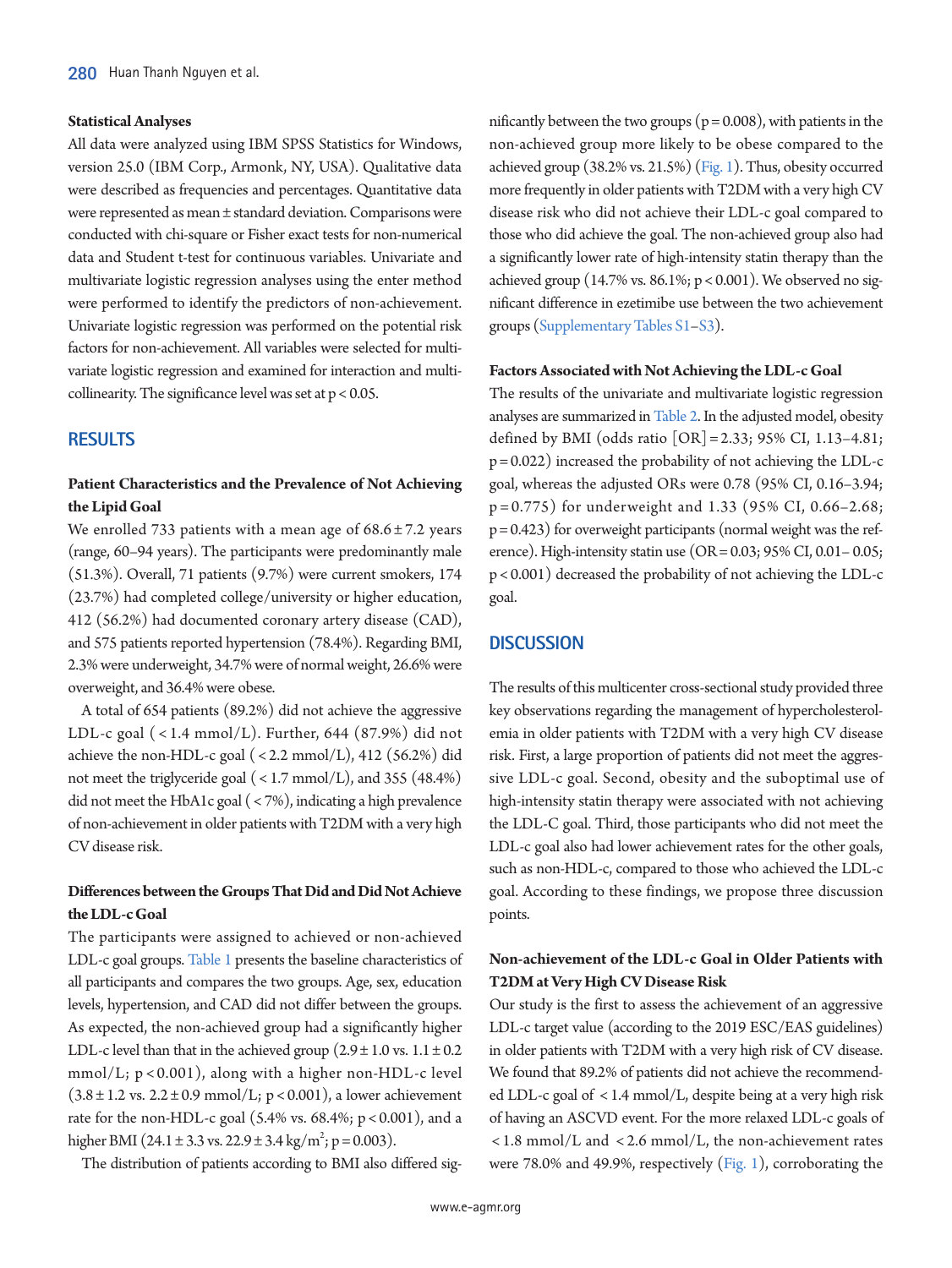<span id="page-3-0"></span>**Table 1.** Baseline characteristics of the patients according to the achievement of the goal LDL-c level

| Characteristic                 | All $(n = 733)$ | Achieved group ( $n = 79$ )      | Non-achieved group ( $n = 654$ ) | p-value <sup>a)</sup> |
|--------------------------------|-----------------|----------------------------------|----------------------------------|-----------------------|
| Sex, male                      | 376(51.3)       | 37(46.8)                         | 339 (51.8)                       | 0.471                 |
| Age $(y)$                      | $68.6 \pm 7.2$  | $69.4 \pm 7.1$<br>$68.5 \pm 7.2$ |                                  | 0.260                 |
| $\geq 75$                      | 153(20.9)       | 18(22.8)<br>135(20.6)            |                                  | 0.767                 |
| Education                      |                 |                                  |                                  | 0.440                 |
| Lower education                | 559(76.3)       | 57(72.2)                         | 502(76.8)                        |                       |
| Higher education               | 174(23.7)       | 22(27.8)                         | 152(23.2)                        |                       |
| BMI (kg/m <sup>2</sup> )       | $23.9 \pm 3.3$  | $22.9 \pm 3.4$                   | $24.1 \pm 3.3$                   | 0.003                 |
| <b>BMI</b> groups              |                 |                                  |                                  | 0.008                 |
| Underweight                    | 17(2.3)         | 3(3.8)                           | 14(2.1)                          |                       |
| Normal                         | 254(34.7)       | 39(49.4)                         | 215(32.9)                        |                       |
| Overweight                     | 195(26.6)       | 20(25.3)                         | 175(26.8)                        |                       |
| Obese                          | 267(36.4)       | 17(21.5)                         | 250(38.2)                        |                       |
| Smoking                        | 71(9.7)         | 6(7.6)                           | 65(9.9)                          | 0.640                 |
| Hypertension                   | 575 (78.4)      | 64(81.0)                         | 511(78.1)                        | 0.658                 |
| Coronary artery disease        | 412(56.2)       | 48(60.8)                         | 364(55.7)                        | 0.457                 |
| Lipid profile                  |                 |                                  |                                  |                       |
| Total cholesterol (mmol/L)     | $4.8 \pm 1.4$   | $3.3 \pm 0.9$                    | $5.0 \pm 1.3$                    | < 0.001               |
| $LDL-c$ (mmol/L)               | $2.7 \pm 1.1$   | $1.1 \pm 0.2$                    | $2.9 \pm 1.0$                    | < 0.001               |
| $HDL-c$ (mmol/L)               | $1.1 \pm 0.3$   | $1.1 \pm 0.4$                    | $1.1 \pm 0.3$                    | 0.170                 |
| Non-HDL-c (mmol/L)             | $3.7 \pm 1.2$   | $2.2 \pm 0.9$                    | $3.8 \pm 1.2$                    | $< 0.001\,$           |
| Triglyceride (mmol/L)          | $2.2 \pm 1.5$   | $2.4 \pm 1.9$                    | $2.2 \pm 1.5$                    | 0.310                 |
| Non-HDL- $c \geq 2.2$ mmol/L   | 644(87.9)       | 25(31.6)                         | 619 (94.6)                       | < 0.001               |
| Triglyceride $\geq 1.7$ mmol/L | 412(56.2)       | 49(62.0)                         | 363(55.5)                        | 0.330                 |
| Diabetes profile               |                 |                                  |                                  |                       |
| $HbA1c$ (%)                    | $7.4 \pm 1.8$   | $7.3 \pm 1.6$                    | $7.4 \pm 1.8$                    | 0.700                 |
| $HbA1c \geq 7\%$               | 355(48.4)       | 33(41.8)                         | 322(49.2)                        | 0.257                 |
| LDL-c-lowering therapy         |                 |                                  |                                  |                       |
| High-intensity statin therapy  | 164(22.4)       | 68(86.1)                         | 96(14.7)                         | < 0.001               |
| Ezetimibe                      | 27(3.7)         | 2(2.5)                           | 25(3.8)                          | 0.758                 |

Values are presented as number (%) or mean±standard deviation.

BMI, body mass index; HbA1c, glycated hemoglobin; HDL-c, high-density lipoprotein cholesterol; LDL-c, low-density lipoprotein cholesterol.

Comparisons were conducted using chi-square and Student t-tests for categorical and continuous variables, respectively.

a)Achieved group vs. non-achieved group.

<span id="page-3-1"></span>

**Fig. 1.** Prevalence of the achievement and non-achievement of low-density lipoprotein cholesterol (LDL-c) and non-high-density lipoprotein cholesterol (non-HDL-c) goals according to the levels of treatment goals.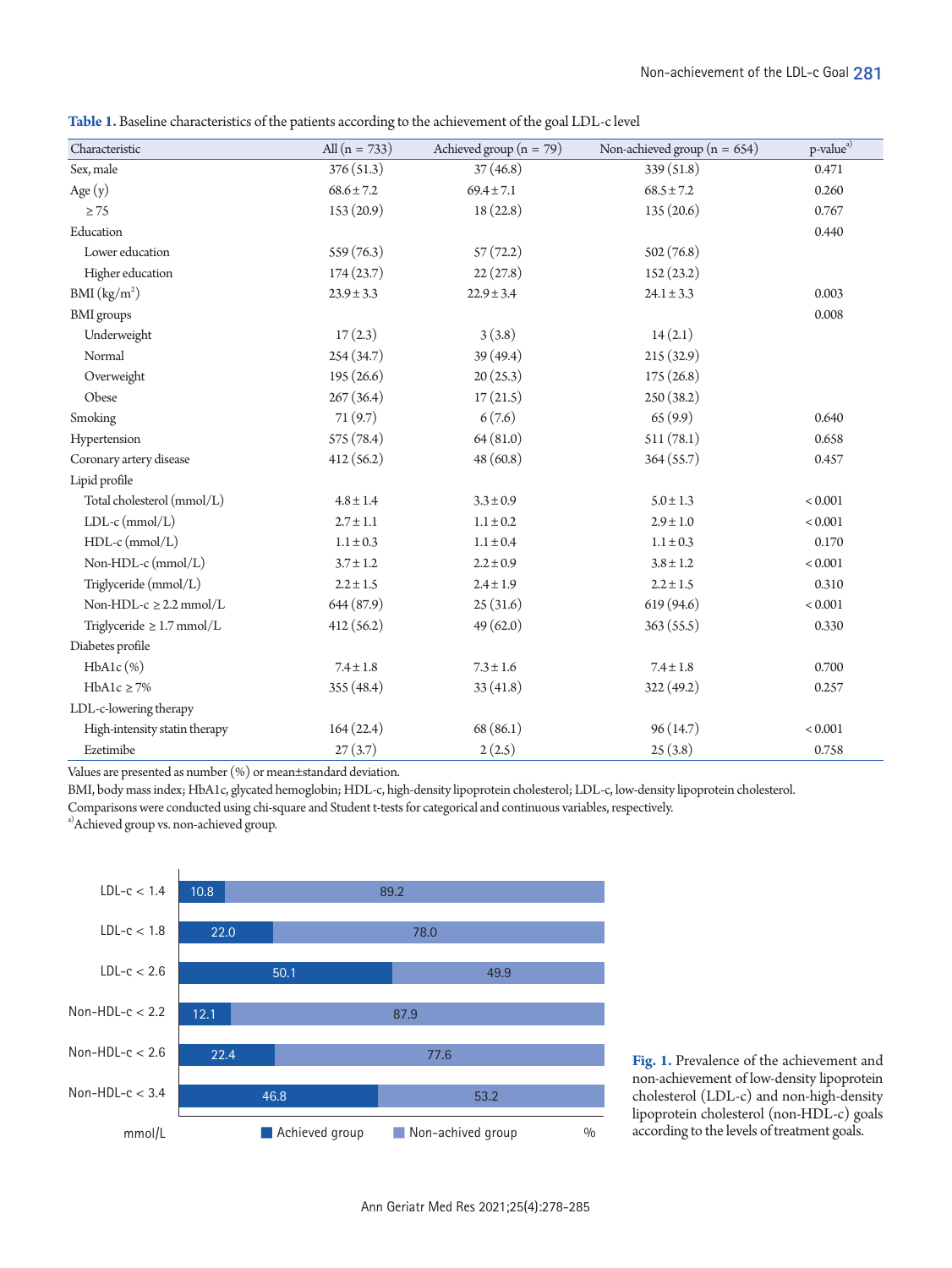|                               | Univariate          |         | Multivariate        |         |  |
|-------------------------------|---------------------|---------|---------------------|---------|--|
| Variable                      | OR (95% CI)         | p-value | AOR (95% CI)        | p-value |  |
| Age                           | $0.98(0.95 - 1.01)$ | 0.262   |                     | ۰       |  |
| Male                          | $1.22(0.77-1.95)$   | 0.402   |                     | ٠       |  |
| Lower education               | $1.28(0.76 - 2.15)$ | 0.364   |                     |         |  |
| <b>BMI</b> groups             |                     |         |                     |         |  |
| Normal                        | 1 (Ref)             |         | 1 (Ref)             |         |  |
| Underweight                   | $0.85(0.23 - 3.08)$ | 0.801   | $0.78(0.16-3.94)$   | 0.775   |  |
| Overweight                    | $1.59(0.89 - 2.82)$ | 0.115   | $1.33(0.66 - 2.68)$ | 0.423   |  |
| Obese                         | $2.67(1.47-4.85)$   | 0.001   | $2.33(1.13 - 4.81)$ | 0.022   |  |
| High-intensity statin therapy | $0.03(0.01 - 0.06)$ | < 0.001 | $0.03(0.01 - 0.05)$ | < 0.001 |  |
| Smoking                       | $1.34(0.56-3.21)$   | 0.507   | ۰                   | ٠       |  |
| Hypertension                  | $0.84(0.46 - 1.51)$ | 0.557   |                     |         |  |
| Coronary artery disease       | $0.81(0.50-1.30)$   | 0.389   |                     |         |  |

<span id="page-4-0"></span>

| Table 2. Factors associated with the non-achievement of LDL-c goal levels in logistic regression analysis |  |  |  |
|-----------------------------------------------------------------------------------------------------------|--|--|--|
|                                                                                                           |  |  |  |

LDL-c, low-density lipoprotein cholesterol; BMI, body mass index; CI, confidence interval; OR, odds ratio; AOR, adjusted odds ratio.

findings reported in other diabetic populations. Two recent studies in France and Korea showed that 59% of patients with diabetes with very high CV disease risk and 87.8% with high CV disease risk did not achieve the LDL-c goal of < 1.8 mmol/L. $^{20,21)}$  $^{20,21)}$  $^{20,21)}$  $^{20,21)}$  Collectively, these data indicated suboptimal LDL-c management in very high-risk T2DM patients.

The risk of CV events increases with higher LDL-c levels and advancing age. In a primary prevention cohort, the risk of myocardial infarction and ASCVD events increased for every 1.0 mmol/L increase in LDL-c in all age groups, with the highest increase noted in individuals aged  $\geq 70$  years.<sup>[22](#page-6-14))</sup> A recent meta-analysis reported that lowering LDL-c levels by statin therapy resulted in significant reductions in major vascular events, irrespective of age, including those in patients  $> 75$  years of age.<sup>[23\)](#page-6-15)</sup> Therefore, the ESC/EAS guidelines for dyslipidemia provide the same recommendations for LDL-c control to older individuals with ASCVD as those for younger patients.<sup>17)</sup> However, little is known about the optimal control of LDL-c in older individuals. Our study results showed that patients with T2DM at very high CV disease risk often did not achieve their LDL-c goal. This poor achievement suggests the need for efforts to improve the management of hypercholesterolemia in older patients with T2DM with a very high risk of CV disease.

# **Factors Associated with Not Achieving the LDL-c Goal in Patients with T2DM at Very High CV Disease Risk**

Previous studies revealed factors associated with not achieving LDL-c goals, including obesity, female sex, high CV disease risk, no (vs. lower dose) statin therapy, lower (vs. higher) statin dose, and non-adherence to statin therapy. $16,24)$  $16,24)$  $16,24)$  In patients with diabetes, two studies showed that female sex was a predictor for not achiev-

ing LDL-c goals.<sup>20,[25](#page-6-17))</sup> However, these studies used higher LDL-c target values and did not focus on the older population. Our study identified obesity and high-intensity statin therapy as factors associated with LDL-c goal non-achievement in patients with T2DM at very high CV disease risk.

Both obesity and high LDL-c levels are risk factors for CV in patients with T2DM.<sup>18)</sup> Obesity can induce abnormal changes in lipid metabolism, leading to elevated triglyceride, small dense LDL-c, non-HDL-c, and low HDL-c levels.<sup>[26](#page-6-18))</sup> In the Liraglutide Effect and Action in Diabetes: Evaluation of Cardiovascular Outcome Results (LEADER) trial that enrolled high-risk patients with T2DM in 32 countries, the prevalence of obesity was 62.1% (of them, 73.2% were ≥ 60 years of age), and obese patients were less likely to reach defined lipid goals.<sup>27)</sup> Previous studies also revealed that modest weight loss had positive effects on glycemic control, lipid profiles, and other CV risk factors.<sup>[28-](#page-7-0)[30](#page-7-1)</sup>) Moreover, the ESC/EASD and American Diabetes Association guidelines identified obesity man-agement as an important target for T2DM treatment.<sup>18,[31](#page-7-2)</sup>) However, the strategy for weight control for older patients with T2DM is complex because older individuals often present with other aging-related health issues such as frailty, impaired functional status, polypharmacy, and polymorbidity.<sup>[32](#page-7-3))</sup> Further longitudinal studies are needed to clarify the optimal BMI range for older adults with T2DM and the impact of BMI on their lipid profiles.

Numerous meta-analyses of data from randomized controlled trials have demonstrated that intensive lowering of LDL-c levels with high-intensity statin therapy provides a significant benefit over low-to-moderate intensity statin therapy in terms of prevent-ing non-fatal CV events.<sup>[33](#page-7-4)[-35\)](#page-7-5)</sup> Furthermore, reaching LDL-c goals was more prevalent in patients treated with high-dose statin thera-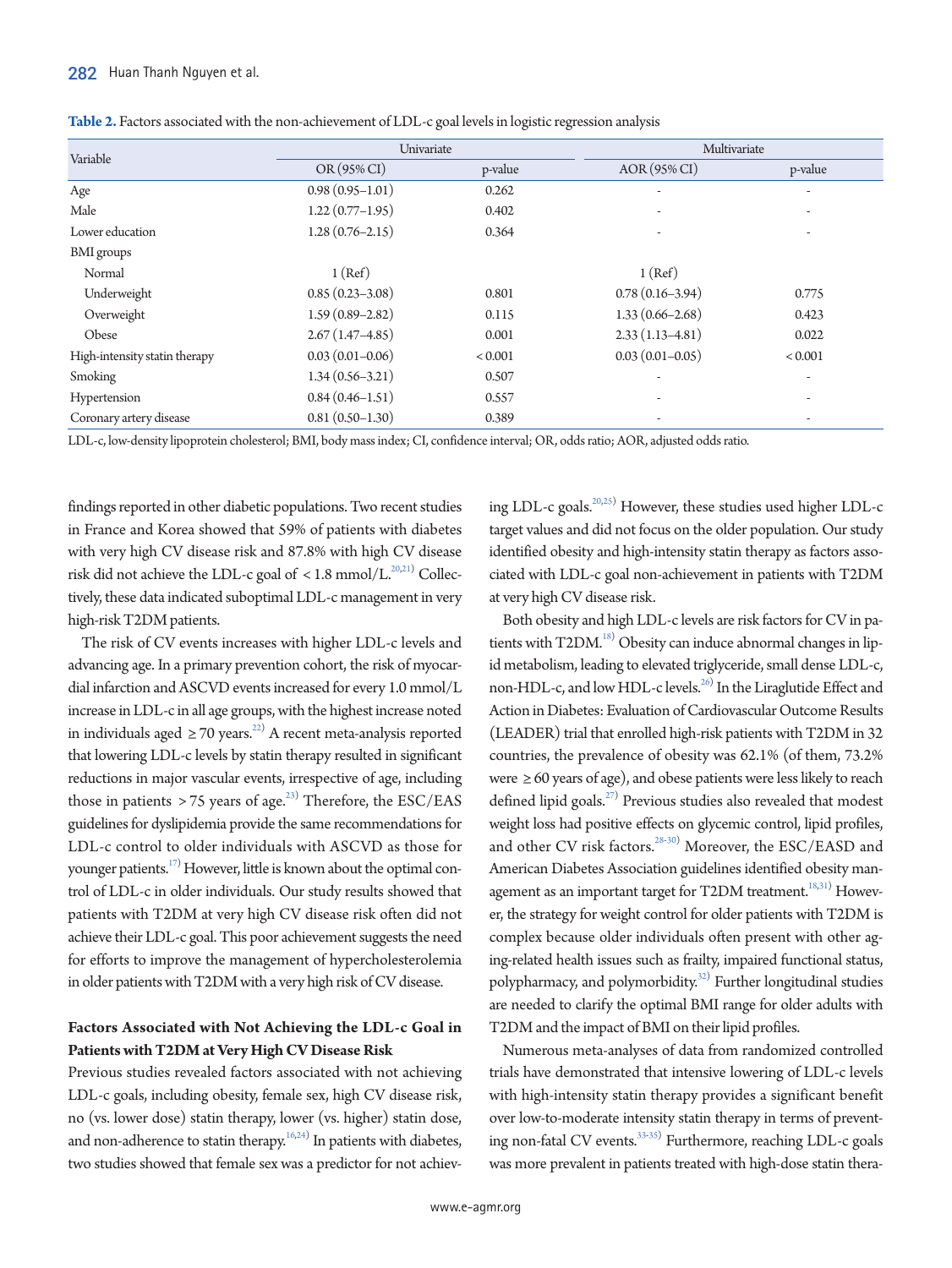py than in those treated with low-to-moderate-dose statin therapy.[24,](#page-6-16)[36\)](#page-7-6) However, in our study, only 22.4% of all patients with T2DM with very high CV disease risk received high-intensity statin therapy, which can explain the high prevalence of non-achievement of the LDL-c goal of < 1.4 mmol/L (89.2%). The difficulty in managing this very high-risk group was also reported in a recent study in South Korea, which showed that high-intensity statins were prescribed to only 9.1% of patients with very high risk, with 61% of these patients not achieving the LDL-c goal of  $\langle 1.8 \rangle$  $mmol/L<sup>37)</sup>$  $mmol/L<sup>37)</sup>$  $mmol/L<sup>37)</sup>$  Suboptimal doses of statins were observed in several Asian countries in the DYSIS-II study, $38$ ) mainly due to concerns about the side effects of higher statin doses satisfaction with patients' LDL-c levels.<sup>39)</sup> Our findings highlight the gap between clinical practice and existing guidelines, in that statin utilization remains inadequate, thus contributing to not achieving LDL-C goals.

# **Non-achievement of the Non-HDL-c Goal in Patients with T2DM with Very High CV Disease Risk**

Non-HDL-c reflects the full spectrum of atherogenic lipoproteins, rather than LDL-c alone. Among statin-treated patients, the association strength with the risk of major CV events was greater for non-HDL-c than for LDL-c.<sup>[40](#page-7-10))</sup> Furthermore, non-HDL-c was a strong predictor of CV disease in patients with diabetes. $41)$  Thus, the ESC/EAS guidelines for dyslipidemia also define secondary goals based on non-HDL-c levels.<sup>17)</sup> In our study, 87.9% of patients did not reach the non-HDL-c goal ( < 2.2 mmol/L). Additionally, those participants who did not meet the LDL-c goal were more likely to also not meet the non-HDL-c goal. Our results revealed suboptimal achievements of LDL-c and non-HDL-c goals, as recommended by the ESC/EAS guidelines, in very high-risk patients and should raise physician awareness regarding the need for more aggressive control of dyslipidemia in these patients. This study has several limitations. First, our study was only performed at urban hospitals and included patients who were managed by geriatricians. Thus, the results may not entirely reflect the lipid goal achievement trend in Vietnam or the practices of cardiology physicians. Second, we could not estimate the effects of different types of statin treatment on lipid goal achievement because there were often switches between brand-name and generic statins and different types of statins. Third, we only obtained data on the intensity of statin therapy within one month before enrollment. Fourth, we did not assess the use of medications that may have influenced the achievement rate of the LDL-c goal or adherence to lipid-lowering treatment. Finally, due to the cross-sectional nature of the study design, we could not evaluate the causal relationships between lipid non-achievement and the related factors.

In conclusion, the results of this study showed that the rate of achieving an aggressive LDL-c goal was suboptimal in older patients with T2DM with a very high CV disease risk in Vietnam. Only 10.8% reached the recommended LDL-c goal (<1.4 mmol/L). Obesity increased the probability of not achieving the LDL-c goal, whereas high-intensity statin therapy decreased this probability.

# <span id="page-5-4"></span>**SUPPLEMENTARY MATERIALS**

Supplementary materials can be found via [https://doi.org/10.](https://doi.org/10.4235/agmr.21.0099) [4235/agmr.21.0099](https://doi.org/10.4235/agmr.21.0099).

## **ACKNOWLEDGEMENTS**

We thank the patients for their participation in our study.

## **CONFLICT OF INTEREST**

The researchers claim no conflicts of interest.

#### **FUNDING**

None.

## **AUTHOR CONTRIBUTIONS**

Conceptualization, HTN; Data curation, AHN, TTN, HML; Investigation, HTN, AHN, T.T.N, HML; Methodology, HTN, KPTH, HML; Project administration, HTN, HML; Supervision, HTN, HML; Writing-original draft, HTN, KPTH; Writing-review & editing, HTN, AHN, TTN, HML.

## **REFERENCES**

- <span id="page-5-0"></span>1. [Sinclair A, Saeedi P, Kaundal A, Karuranga S, Malanda B, Wil](https://doi.org/10.1016/j.diabres.2020.108078)[liams R. Diabetes and global ageing among 65-99-year-old](https://doi.org/10.1016/j.diabres.2020.108078)  [adults: findings from the International Diabetes Federation Dia](https://doi.org/10.1016/j.diabres.2020.108078)[betes Atlas, 9th edition. Diabetes Res Clin Pract](https://doi.org/10.1016/j.diabres.2020.108078) 2020;162: 108078.
- <span id="page-5-1"></span>2. [Yang YC, Lin MH, Wang CS, Lu FH, Wu JS, Cheng HP, et al.](https://doi.org/10.1111/ggi.13654)  [Geriatric syndromes and quality of life in older adults with dia](https://doi.org/10.1111/ggi.13654)[betes. Geriatr Gerontol Int 2019;19:518-24.](https://doi.org/10.1111/ggi.13654)
- <span id="page-5-2"></span>3. Worldometer. World report on aging and health: Vietnam population [Internet]. [place unknown]: Worldometer; c2021 [cited 2021 Nov 12]. Available from: https:[//www.worldometers.](www.worldometers.info/world-population/vietnam-population/.) [info/world-population/vietnam-population/.](www.worldometers.info/world-population/vietnam-population/.)
- <span id="page-5-3"></span>4[. Hinh ND, Minh HV. Public health in Vietnam: scientific evi](https://doi.org/10.3402/gha.v6i0.20443)[dence for policy changes and interventions. Glob Health Action](https://doi.org/10.3402/gha.v6i0.20443)  [2013;6:20443](https://doi.org/10.3402/gha.v6i0.20443).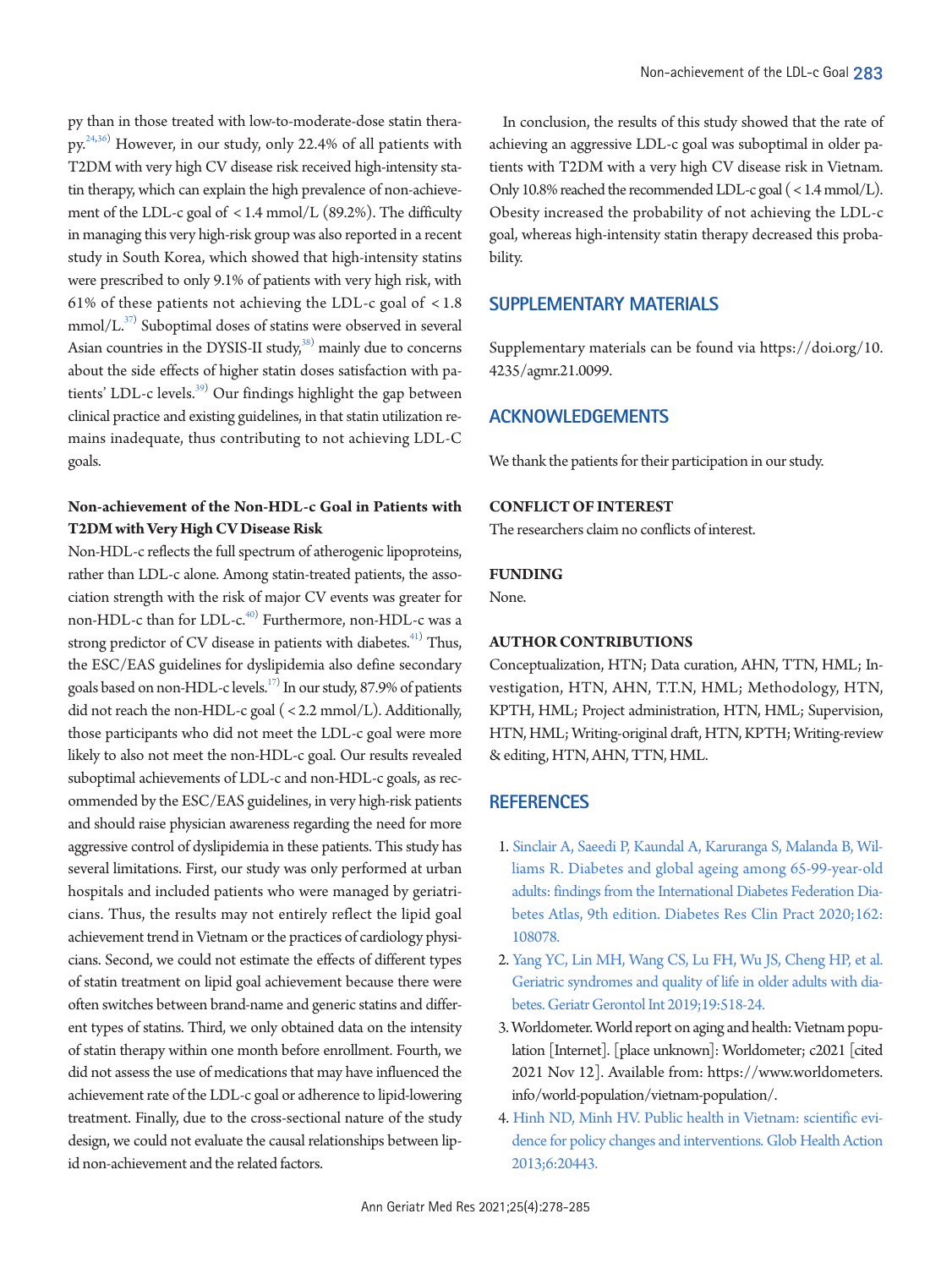- <span id="page-6-0"></span>[5. Ngoc NB, Lin ZL, Ahmed W. Diabetes: what challenges lie](https://doi.org/10.5334/aogh.2526)  [ahead for Vietnam? Ann Glob Health 2020;86:1](https://doi.org/10.5334/aogh.2526).
- <span id="page-6-1"></span>[6. Nguyen QN, Pham ST, Do LD, Nguyen VL, Wall S, Weinehall L,](https://doi.org/10.1155/2012/560397)  [et al. Cardiovascular disease risk factor patterns and their impli](https://doi.org/10.1155/2012/560397)[cations for intervention strategies in Vietnam. Int J Hypertens](https://doi.org/10.1155/2012/560397)  [2012;2012:560397](https://doi.org/10.1155/2012/560397).
- <span id="page-6-2"></span>[7. Vu HT, Nguyen TX, Nguyen HT, Le TA, Nguyen TN, Nguyen](https://doi.org/10.2147/dmso.s179071)  [AT, et al. Depressive symptoms among elderly diabetic patients](https://doi.org/10.2147/dmso.s179071)  [in Vietnam. Diabetes Metab Syndr Obes 2018;11:659-65.](https://doi.org/10.2147/dmso.s179071)
- <span id="page-6-3"></span>[8. Nguyen AT, Pham HQ, Nguyen TX, Nguyen TT, Nguyen HT,](https://doi.org/10.2147/dmso.s267866)  [Nguyen TN, et al. Knowledge, attitude and practice of elderly](https://doi.org/10.2147/dmso.s267866)  [outpatients with type 2 diabetes mellitus in National Geriatric](https://doi.org/10.2147/dmso.s267866)  [Hospital, Vietnam. Diabetes Metab Syndr Obes](https://doi.org/10.2147/dmso.s267866) 2020;13:3909- 17.
- <span id="page-6-4"></span>[9. Islam SM, Purnat TD, Phuong NT, Mwingira U, Schacht K, Fro](https://doi.org/10.1186/s12992-014-0081-9)[schl G. Non-communicable diseases \(NCDs\) in developing](https://doi.org/10.1186/s12992-014-0081-9)  [countries: a symposium report. Global Health 2014;10:81.](https://doi.org/10.1186/s12992-014-0081-9)
- <span id="page-6-5"></span>1[0. Low Wang CC, Hess CN, Hiatt WR, Goldfine AB. Clinical up](https://doi.org/10.1161/circulationaha.116.022194)[date: cardiovascular disease in diabetes mellitus: atherosclerotic](https://doi.org/10.1161/circulationaha.116.022194)  [cardiovascular disease and heart failure in type 2 diabetes melli](https://doi.org/10.1161/circulationaha.116.022194)[tus: mechanisms, management, and clinica](https://doi.org/10.1161/circulationaha.116.022194)l considerations. Circulation 2016;133:2459-502.
- <span id="page-6-6"></span>11. American Diabetes Association. 10. Cardiovascular disease and risk management: standards of medical care in diabetes-2020. Diabetes Care 2020;43(Suppl 1):S111-34.
- <span id="page-6-7"></span>1[2. Colhoun HM, Betteridge DJ, Durrington PN, Hitman GA, Neil](https://doi.org/10.1016/s0140-6736(04)16895-5)  [HA, Livingstone SJ, et al. Primary prevention of cardiovascular](https://doi.org/10.1016/s0140-6736(04)16895-5)  [disease with atorvastatin in type 2 diabetes in the Collaborative](https://doi.org/10.1016/s0140-6736(04)16895-5)  [Atorvastatin Diabetes Study \(CARDS\): multicentre](https://doi.org/10.1016/s0140-6736(04)16895-5) randomised placebo-controlled trial. Lancet 2004;364:685-96.
- <span id="page-6-8"></span>1[3. Sever PS, Poulter NR, Dahlof B, Wedel H, Collins R, Beevers G,](https://doi.org/10.2337/diacare.28.5.1151)  [et al. Reduction in cardiovascular events with atorvastatin in](https://doi.org/10.2337/diacare.28.5.1151)  [2,532 patients with type 2 diabetes: Anglo-Scandinavian Cardiac](https://doi.org/10.2337/diacare.28.5.1151)  [Outcomes Trial lipid-lowering arm \(ASCOT-LLA\)](https://doi.org/10.2337/diacare.28.5.1151). Diabetes Care 2005;28:1151-7.
- <span id="page-6-10"></span><span id="page-6-9"></span>1[4. Knopp RH, d'Emden M, Smilde JG, Pocock SJ. Efficacy and](https://doi.org/10.2337/dc05-2415)  [safety of atorvastatin in the prevention of cardiovascular end](https://doi.org/10.2337/dc05-2415)  [points in subjects with type 2 diabetes: the Atorvastatin Study](https://doi.org/10.2337/dc05-2415)  [for Prevention of Coronary Heart Disease Endpoints in](https://doi.org/10.2337/dc05-2415) non-insulin-dependent diabetes mellitus (ASPEN). Diabetes Care 2006;29:1478-85.
- <span id="page-6-11"></span>15. Cholesterol Treatment Trialists' (CTT) Collaborators, Kearney PM, Blackwell L, Collins R, Keech A, Simes J, et al. Efficacy of cholesterol-lowering thera[py in 18,686 people with diabetes in](https://doi.org/10.1016/s0140-6736(08)60104-x)  [14 randomised trials of statins: a meta-analysis.](https://doi.org/10.1016/s0140-6736(08)60104-x) Lancet 2008; 371:117-25.
- 16. [Kim S, Han S, Rane PP, Qian Y, Zhao Z, Suh HS. Achievement](https://doi.org/10.1371/journal.pone.0228472)

[of the low-density lipoprotein cholesterol goal among patients](https://doi.org/10.1371/journal.pone.0228472)  [with dyslipidemia in South Korea. PLoS One 2020;15:e0228472.](https://doi.org/10.1371/journal.pone.0228472)

- 17. [Mach F, Baigent C, Catapano AL, Koskinas KC, Casula M, Badi](https://www.ncbi.nlm.nih.gov/pubmed/31504418)[mon L, et al. 2019 ESC/EAS Guidelines for the management of](https://www.ncbi.nlm.nih.gov/pubmed/31504418)  [dyslipidaemias: lipid modification to reduce cardiovascular risk.](https://www.ncbi.nlm.nih.gov/pubmed/31504418)  [Eur Heart J 2020;41:111-88.](https://www.ncbi.nlm.nih.gov/pubmed/31504418)
- 18. [Cosentino F, Grant PJ, Aboyans V, Bailey CJ, Ceriello A, Delga](https://www.ncbi.nlm.nih.gov/pubmed/31497854)[do V, et al. 2019 ESC Guidelines on diabetes, pre-diabetes, and](https://www.ncbi.nlm.nih.gov/pubmed/31497854)  [cardiovascular diseases developed in collaboration with the](https://www.ncbi.nlm.nih.gov/pubmed/31497854)  [EASD. Eur Heart J 2020;41:255-323.](https://www.ncbi.nlm.nih.gov/pubmed/31497854)
- <span id="page-6-12"></span>19. World Health Organization. The Asia-Pacific perspective: redefining obesity and its treatment. Geneva, Switzerland: World Health Organization; 2000.
- 20. [Breuker C, Clement F, Mura T, Macioce V, Castet-Nicolas A,](https://doi.org/10.1016/j.ijcard.2018.04.068)  [Audurier Y, et al. Non-achievement of LDL-cholesterol targets](https://doi.org/10.1016/j.ijcard.2018.04.068)  [in patients with diabetes at very-high cardiovascular risk receiv](https://doi.org/10.1016/j.ijcard.2018.04.068)[ing statin treatment: Incidence and risk factors. Int J](https://doi.org/10.1016/j.ijcard.2018.04.068) Cardiol 2018;268:195-9.
- <span id="page-6-13"></span>21. [Yang YS, Yang BR, Kim MS, Hwang Y, Choi SH. Low-density li](https://doi.org/10.1186/s12944-019-1158-5)[poprotein cholesterol goal attainment rates in high-risk patients](https://doi.org/10.1186/s12944-019-1158-5)  [with cardiovascular diseases and diabetes mellitus in Korea: a](https://doi.org/10.1186/s12944-019-1158-5)  [retrospective cohort study. Lipids Health Dis](https://doi.org/10.1186/s12944-019-1158-5) 2020;19:5.
- <span id="page-6-16"></span><span id="page-6-14"></span>22[. Mortensen MB, Nordestgaard BG. Elevated LDL cholesterol](https://doi.org/10.1016/s0140-6736(20)32233-9)  [and increased risk of myocardial infarction and atherosclerotic](https://doi.org/10.1016/s0140-6736(20)32233-9)  [cardiovascular disease in individuals aged 70-100 years: a con](https://doi.org/10.1016/s0140-6736(20)32233-9)[temporary primary prevention cohort. Lance](https://doi.org/10.1016/s0140-6736(20)32233-9)t 2020;396:1644- 52.
- <span id="page-6-15"></span>23[. Cholesterol Treatment Trialists' Collaboration. Efficacy and safe](https://www.ncbi.nlm.nih.gov/pubmed/30712900)[ty of statin therapy in older people: a meta-analysis of individual](https://www.ncbi.nlm.nih.gov/pubmed/30712900)  [participant data from 28 randomised controlled trials. Lancet](https://www.ncbi.nlm.nih.gov/pubmed/30712900)  [2019;393:407-15](https://www.ncbi.nlm.nih.gov/pubmed/30712900).
- 24. [Danchin N, Almahmeed W, Al-Rasadi K, Azuri J, Berrah A, Cu](https://doi.org/10.1177/2047487318777079)[neo CA, et al. Achievement of low-density lipoprotein cholester](https://doi.org/10.1177/2047487318777079)[ol goals in 18 countries outside Western Europe: the Internation](https://doi.org/10.1177/2047487318777079)[al ChoLesterol management Practice Study](https://doi.org/10.1177/2047487318777079) (ICLPS). Eur J Prev Cardiol 2018;25:1087-94.
- <span id="page-6-17"></span>25[. Bayram F, Sonmez A, Haymana C, Sabuncu T, Dizdar OS, Gur](https://doi.org/10.1186/s12944-020-01408-2)[kan E, et al. Utilization of statins and LDL-cholesterol target at](https://doi.org/10.1186/s12944-020-01408-2)[tainment in Turkish patients with type 2 diabetes: a nationwide](https://doi.org/10.1186/s12944-020-01408-2)  [cross-sectional study \(TEMD dyslipidemia study\).](https://doi.org/10.1186/s12944-020-01408-2) Lipids Health Dis 2020;19:237.
- <span id="page-6-18"></span>26[. Klop B, Elte JW, Cabezas MC. Dyslipidemia in obesity: mecha](https://doi.org/10.3390/nu5041218)[nisms and potential targets. Nutrients 2013;5:1218-40](https://doi.org/10.3390/nu5041218).
- <span id="page-6-19"></span>27[. Masmiquel L, Leiter LA, Vidal J, Bain S, Petrie J, Franek E, et al.](https://doi.org/10.1186/s12933-016-0341-5)  [LEADER 5: prevalence and cardiometabolic impact of obesity](https://doi.org/10.1186/s12933-016-0341-5)  [in cardiovascular high-risk patients with type 2 diabetes mellitus:](https://doi.org/10.1186/s12933-016-0341-5)  [baseline global data from the LEADER trial.](https://doi.org/10.1186/s12933-016-0341-5) Cardiovasc Diabe-